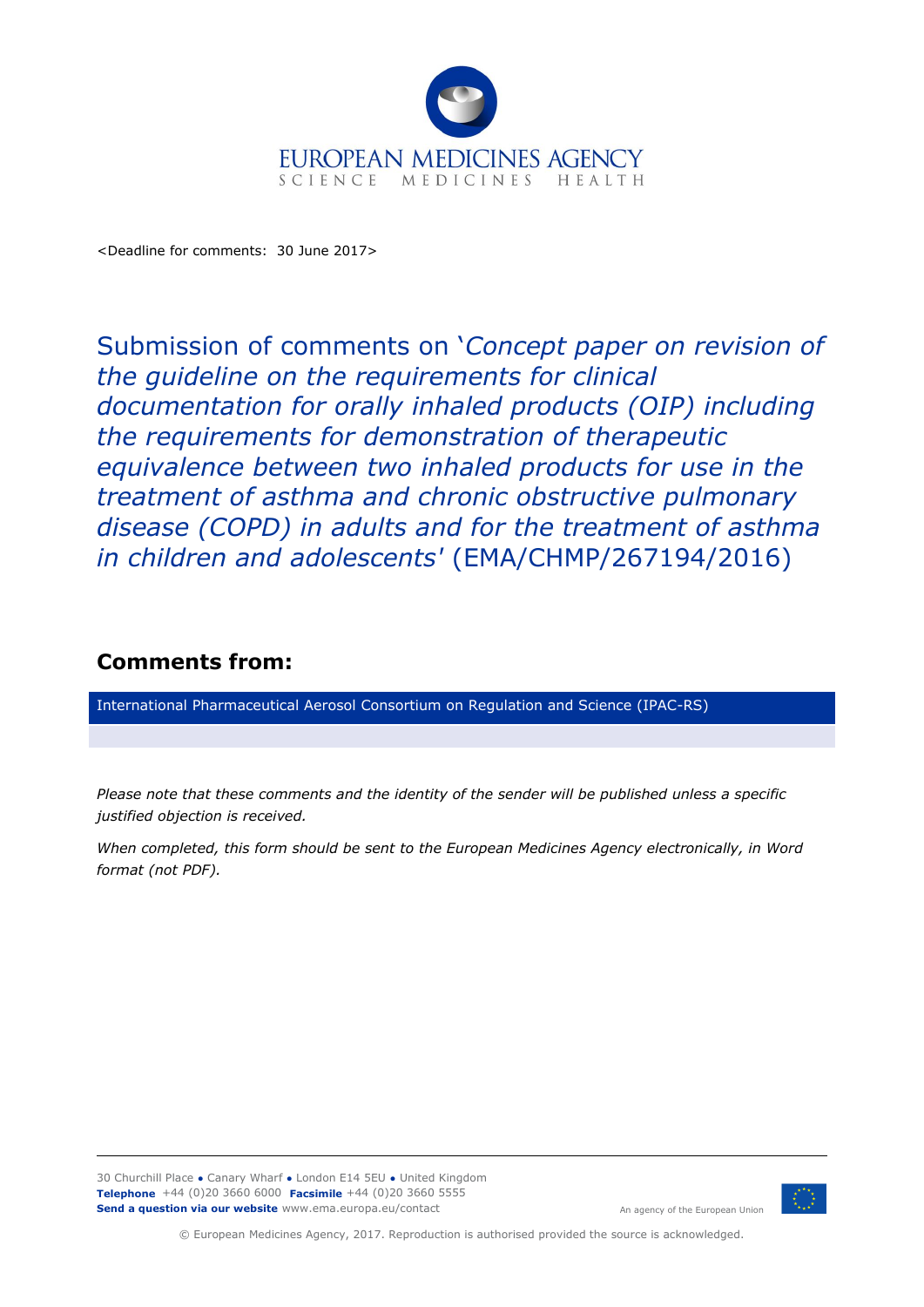## **1. General comments**

| Stakeholder number                 | General comment (if any)                                                                                                                                                                                                                                                                                                                                                                                                                                                                                                                                                                                                             | Outcome (if applicable)         |
|------------------------------------|--------------------------------------------------------------------------------------------------------------------------------------------------------------------------------------------------------------------------------------------------------------------------------------------------------------------------------------------------------------------------------------------------------------------------------------------------------------------------------------------------------------------------------------------------------------------------------------------------------------------------------------|---------------------------------|
| (To be completed by the<br>Agency) |                                                                                                                                                                                                                                                                                                                                                                                                                                                                                                                                                                                                                                      | (To be completed by the Agency) |
|                                    | For new inhaler technologies please consider alignment among<br>this guidance, the Pharmaceutical Quality guidance and the<br>proposed guidance "Quality requirements of medicinal products<br>containing a device component to delivery or use of the medicinal<br>product." This is needed to avoid duplication or misalignment -<br>with a proposal that the new guidance for devices provides the<br>most specific information.<br>The requirement for "user studies" should be defined in the<br>proposed device guideline to ensure clarity of "clinical studies"<br>versus "user studies" that do not have clinical endpoints |                                 |
|                                    | A section on lifecycle management is proposed in the concept<br>paper on revision of the guideline on the pharmaceutical quality of<br>inhalation and nasal products -- this is welcomed and a similar<br>section could also be considered for the clinical OIP guideline<br>update, addressing non-CMC issues, e.g., new labelling. The use of<br>in vitro data only to support changes should be mentioned.                                                                                                                                                                                                                        |                                 |
|                                    | If more than one product pack size exists (e.g., number of<br>doses in the device), guidance should be provided on the<br>acceptability of bracketing the requirements (step 1-3).                                                                                                                                                                                                                                                                                                                                                                                                                                                   |                                 |
|                                    | Further clarification on how to demonstrate dose<br>proportionality across a product range (difference doses) in vitro<br>for waiving PK studies would be beneficial and the general<br>approach published recently provides a useful starting point<br>(Quality of Medicines Q&A, Specific types of product, Orally inhaled                                                                                                                                                                                                                                                                                                         |                                 |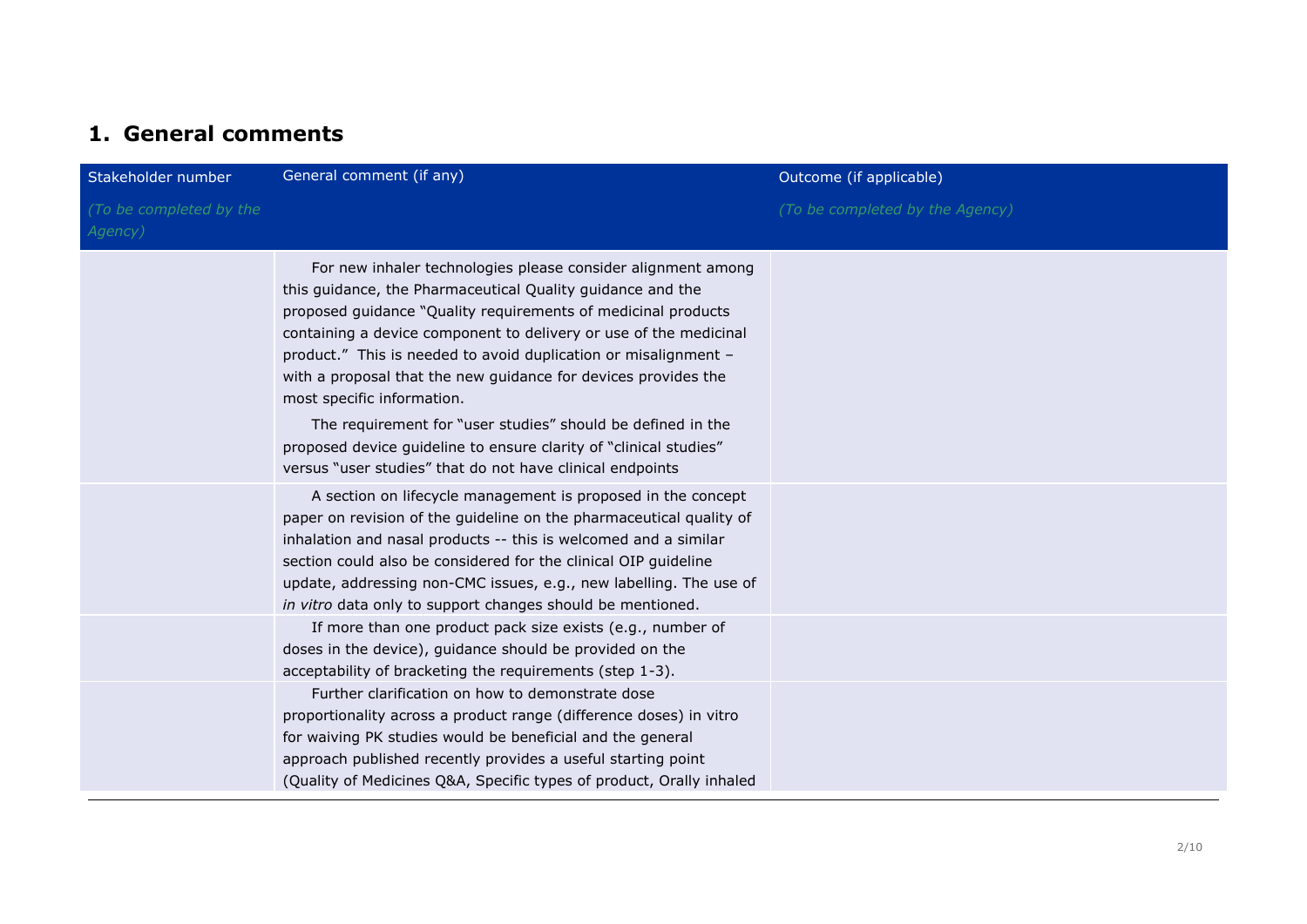| Stakeholder number                 | General comment (if any)                                                                                                                                                                                                                                                                                        | Outcome (if applicable)         |
|------------------------------------|-----------------------------------------------------------------------------------------------------------------------------------------------------------------------------------------------------------------------------------------------------------------------------------------------------------------|---------------------------------|
| (To be completed by the<br>Agency) |                                                                                                                                                                                                                                                                                                                 | (To be completed by the Agency) |
|                                    | products published 06/03/2017). Similarly, further guidance on the<br>optimal way to evaluate in vitro flow rate dependency with a view<br>to using the outcome for waiving the need for PK data in patients<br>would be beneficial                                                                             |                                 |
|                                    | For paediatrics, therapeutic equivalence has been<br>demonstrated based on in vitro data only. If in vitro data can be<br>considered sufficient in these cases, this is welcomed and would be<br>aligned with the Paediatric Regulation which aims to reduce<br>unnecessary studies in the pediatric population |                                 |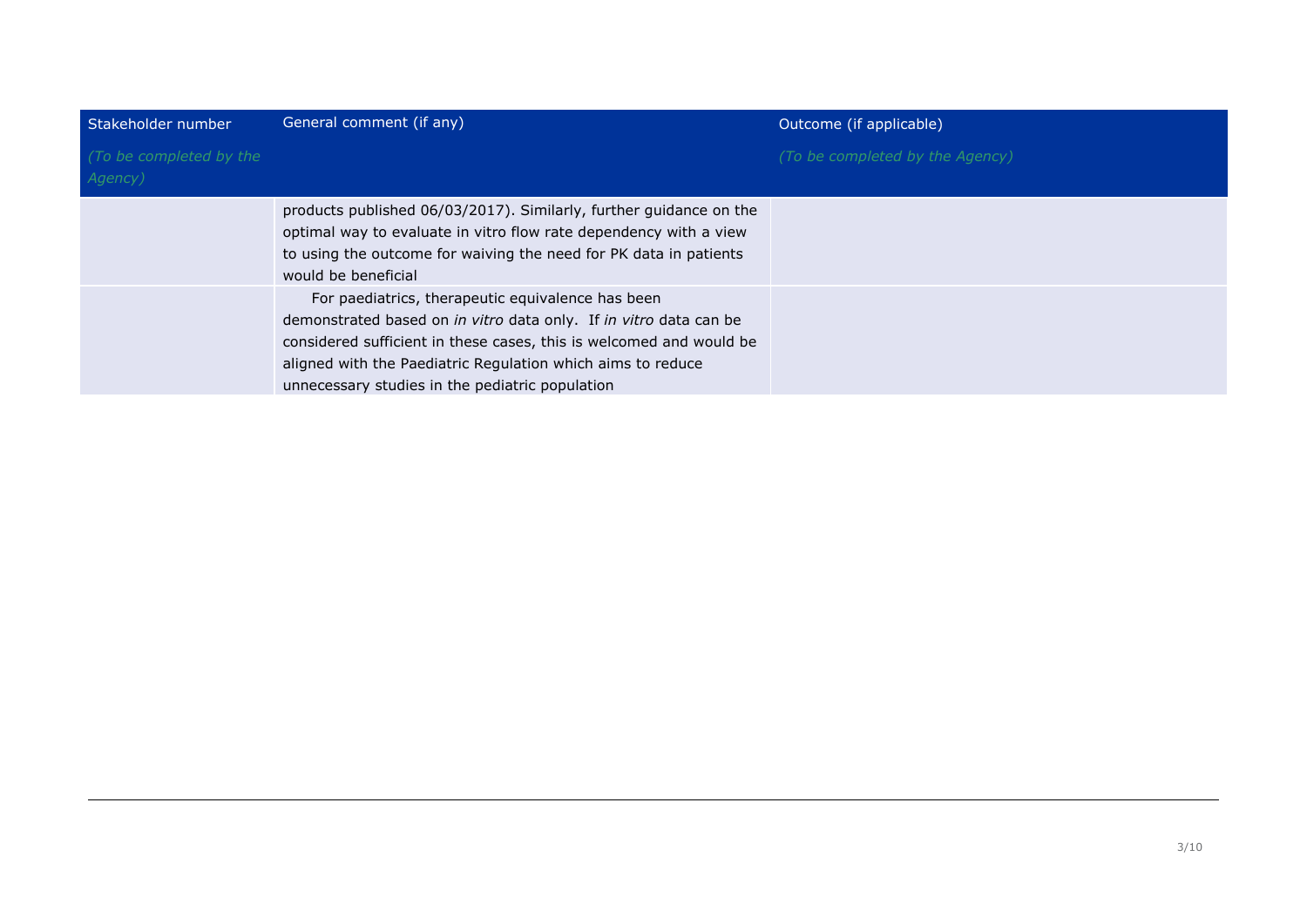## **2. Specific comments on text**

| Line number(s) of                       | Stakeholder number                 | Comment and rationale; proposed changes                                                                                                                                                                                                                                                                                                                                                                                                                                                                                                                                                                                                                                                                                                                                                                                                                                                                                                                                                                | Outcome                         |
|-----------------------------------------|------------------------------------|--------------------------------------------------------------------------------------------------------------------------------------------------------------------------------------------------------------------------------------------------------------------------------------------------------------------------------------------------------------------------------------------------------------------------------------------------------------------------------------------------------------------------------------------------------------------------------------------------------------------------------------------------------------------------------------------------------------------------------------------------------------------------------------------------------------------------------------------------------------------------------------------------------------------------------------------------------------------------------------------------------|---------------------------------|
| the relevant text<br>(e.g. Lines 20-23) | (To be completed by<br>the Agency) | (If changes to the wording are suggested, they should be<br>highlighted using 'track changes')                                                                                                                                                                                                                                                                                                                                                                                                                                                                                                                                                                                                                                                                                                                                                                                                                                                                                                         | (To be completed by the Agency) |
| Lines 49-54                             |                                    | Comment: We support the suggestion of considering the<br>current difficulty in demonstrating equivalence between an<br>older, variable reference device versus a newer, less variable<br>device.<br>Proposed changes:<br>Demonstration of therapeutic equivalence using in vitro<br>studies as the first step, should not be hindered by a<br>Reference Product being variable; the equivalence statistics<br>should be defined to reward more consistent Products.<br>While the above suggestion was mentioned in Section 2<br>Problem Statement, there is no further discussion on this<br>point in the next sections (i.e., Section 3) of this concept<br>paper - considering the importance/impact of this issue, it<br>would be crucial to address this in the new/revised guideline.<br>The guidance should allow for justification of alternative<br>acceptance criteria for in vitro equivalence, considering<br>reference variance, providing that this has been adequately<br>characterised. |                                 |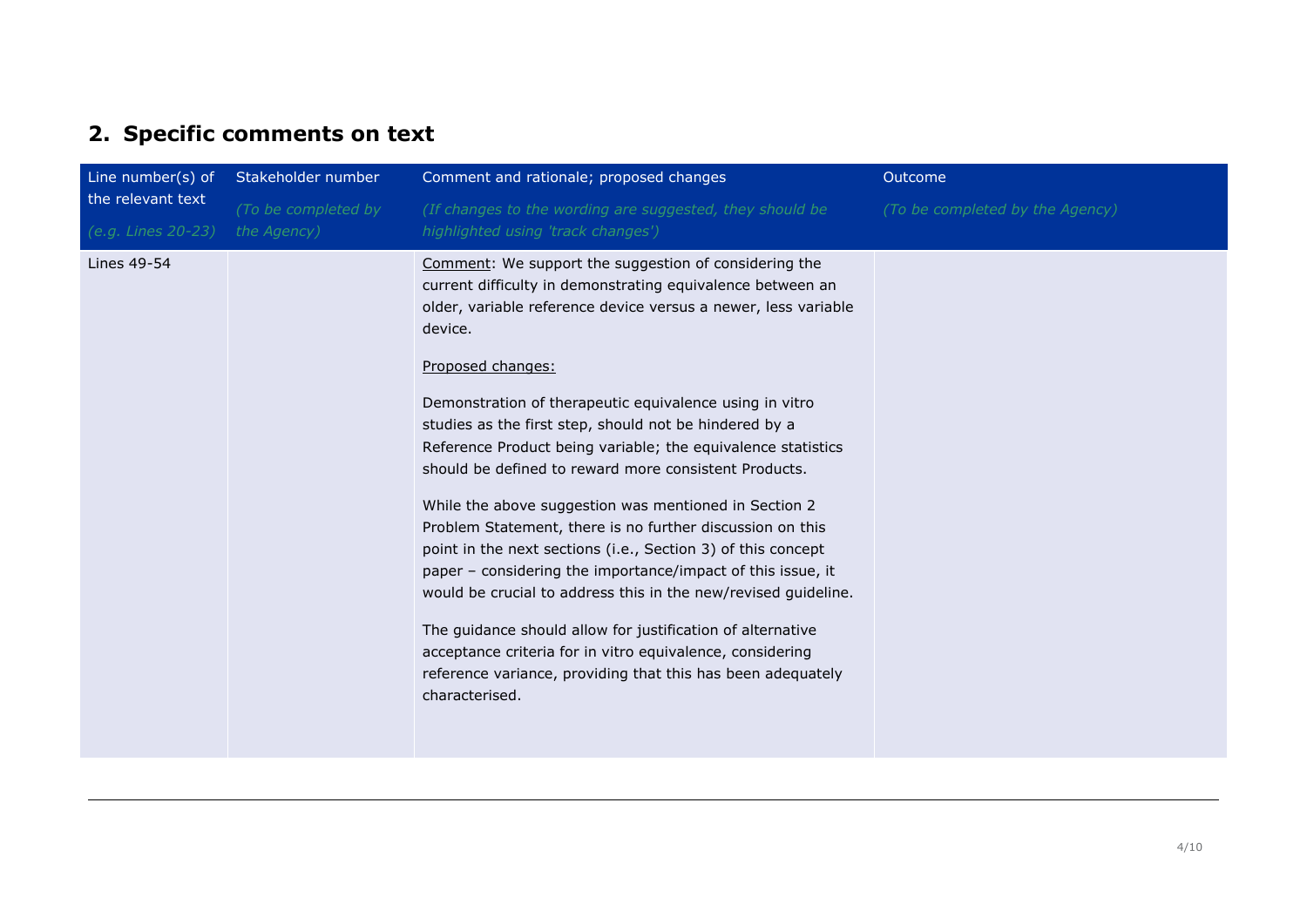| Line number(s) of  | Stakeholder number  | Comment and rationale; proposed changes                                                                                                                                                                                                                                                                                                                                                                                                                                                                                                                                                                                                                                                                                                                 | Outcome                         |
|--------------------|---------------------|---------------------------------------------------------------------------------------------------------------------------------------------------------------------------------------------------------------------------------------------------------------------------------------------------------------------------------------------------------------------------------------------------------------------------------------------------------------------------------------------------------------------------------------------------------------------------------------------------------------------------------------------------------------------------------------------------------------------------------------------------------|---------------------------------|
| the relevant text  | (To be completed by | (If changes to the wording are suggested, they should be                                                                                                                                                                                                                                                                                                                                                                                                                                                                                                                                                                                                                                                                                                | (To be completed by the Agency) |
| (e.g. Lines 20-23) | the Agency)         | highlighted using 'track changes')                                                                                                                                                                                                                                                                                                                                                                                                                                                                                                                                                                                                                                                                                                                      |                                 |
| Line 63-65         |                     | Comment: We support the suggestion of referring to full<br>developments (e.g., innovator product) in the title of the<br>guideline.<br>Proposed changes:<br>Please consider revising the guideline title to reflect<br>application of the guideline to both innovator and generic<br>products.<br>Further, because the proposed framework poses that<br>equivalence could be demonstrated on the basis of in vitro<br>data alone, the title of the guideline should reflect this.<br>Currently the title only references the 'requirements for clinical<br>documentation' for therapeutic equivalence.<br>Could the Agency also consider further clarifying the scope for<br>the applicability of this guideline (beyond the name of the<br>guideline). |                                 |
| Lines 67-82        |                     | Proposed changes:<br>Please provide more clarity on what is considered similarity in<br>handling of different devices during step 1.                                                                                                                                                                                                                                                                                                                                                                                                                                                                                                                                                                                                                    |                                 |
| Lines 73-74        |                     | Comment: Updates made on the requirements for<br>representative batches, dose proportionality, flow dependency<br>and stage groupings related to in-vitro studies, would be of                                                                                                                                                                                                                                                                                                                                                                                                                                                                                                                                                                          |                                 |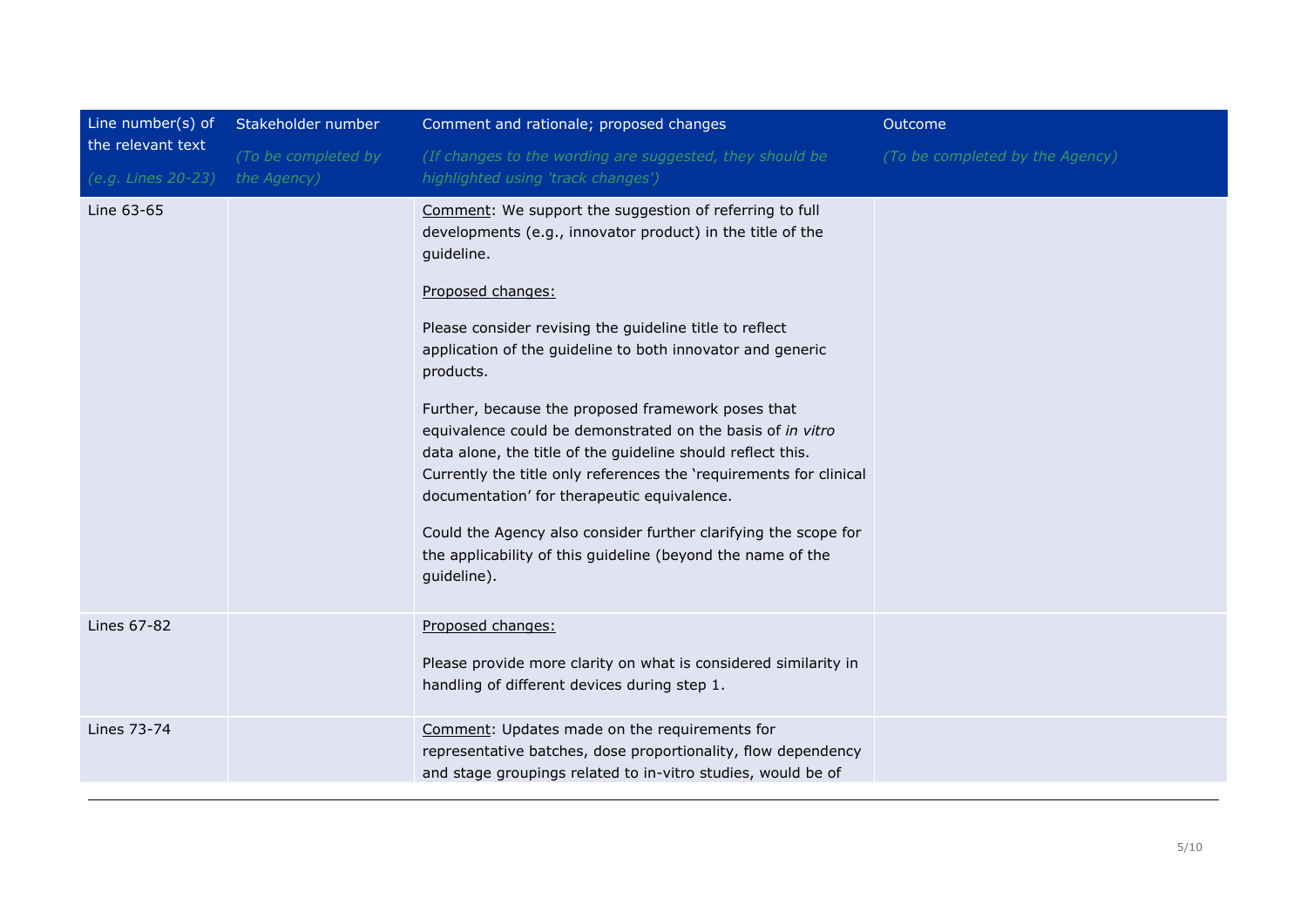| Line number(s) of                       | Stakeholder number                 | Comment and rationale; proposed changes                                                                                                                                                                                                                                                                                                                                                                                                                                                                                                                                                             | Outcome                         |
|-----------------------------------------|------------------------------------|-----------------------------------------------------------------------------------------------------------------------------------------------------------------------------------------------------------------------------------------------------------------------------------------------------------------------------------------------------------------------------------------------------------------------------------------------------------------------------------------------------------------------------------------------------------------------------------------------------|---------------------------------|
| the relevant text<br>(e.g. Lines 20-23) | (To be completed by<br>the Agency) | (If changes to the wording are suggested, they should be<br>highlighted using 'track changes')                                                                                                                                                                                                                                                                                                                                                                                                                                                                                                      | (To be completed by the Agency) |
|                                         |                                    | interest. However, we would not support inclusion of more<br>specific requirements, which would make demonstrating in-<br>vitro equivalence more difficult.                                                                                                                                                                                                                                                                                                                                                                                                                                         |                                 |
| Lines 73-74                             |                                    | Comment: A Test Product with a lower flow rate dependency<br>than the Reference Product should be acceptable given<br>scientific justification; guidance could provide further<br>information on what such justification might include.                                                                                                                                                                                                                                                                                                                                                             |                                 |
| Lines 73-74                             |                                    | Comment: In Section 5.2 Known Active Substance of the OIP<br>Guideline (CPMP/EWP/4151/00 Rev.1), the following is stated:<br>'The comparison should be performed per impactor stage or<br>justified group of stages. At least 4 groups of stages are<br>expected. Justification should be based on the expected<br>deposition sites in the lungs.'<br>Proposed changes:<br>As part of the revision of this guideline, can the Agency clarify<br>the expectation regarding non-sizing fractions (e.g., Throat<br>and Stage 0)? Is demonstration of equivalence required for<br>non-sizing fractions? |                                 |
| Lines 73-74                             |                                    | Comment: In Section 5.2 Known Active Substance of the OIP<br>Guideline (CPMP/EWP/4151/00 Rev.1), the following is stated:                                                                                                                                                                                                                                                                                                                                                                                                                                                                           |                                 |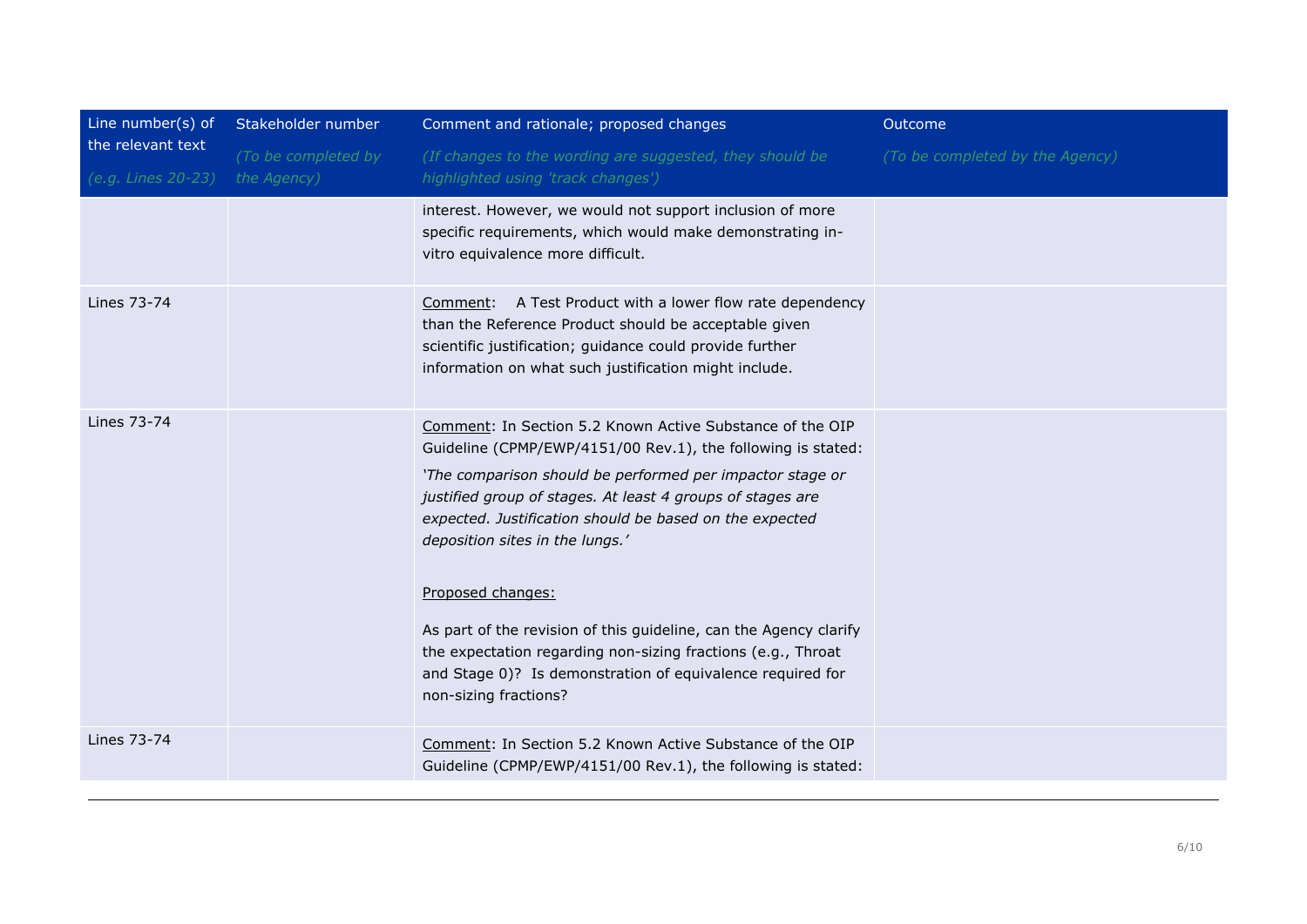| Line number(s) of                       | Stakeholder number                 | Comment and rationale; proposed changes                                                                                                                                                                                                                                                                                                                                                                                                                                                                              | Outcome                         |
|-----------------------------------------|------------------------------------|----------------------------------------------------------------------------------------------------------------------------------------------------------------------------------------------------------------------------------------------------------------------------------------------------------------------------------------------------------------------------------------------------------------------------------------------------------------------------------------------------------------------|---------------------------------|
| the relevant text<br>(e.g. Lines 20-23) | (To be completed by<br>the Agency) | (If changes to the wording are suggested, they should be<br>highlighted using 'track changes')                                                                                                                                                                                                                                                                                                                                                                                                                       | (To be completed by the Agency) |
|                                         |                                    | 'The maximum allowable in vitro difference should be<br>indicated and justified, e.g. +/- 15% may be justifiable. Per<br>impactor stage or justified group of stages the 90%<br>confidence intervals for the observed in vitro differences must<br>be calculated.'<br>Proposed changes:<br>There are multiple statistical approaches that could be used to<br>meet these criteria. As part of the revision of this Guideline,<br>could the Agency please provide further clarification on the<br>exact requirements? |                                 |
| Line 77                                 |                                    | Comment: The text notes, "In vitro data to support<br>extrapolation of therapeutic equivalence from asthma to COPD<br>or vice versa and to justify the use of healthy volunteers in PK<br>studies, instead of patients, needs to be specified."<br>Proposed changes:<br>Please clarify whether this is related to flow dependency?<br>Otherwise, in which scenario would in-vitro data be different<br>between the two indications?                                                                                  |                                 |
| Line 80                                 |                                    | Comment: This bullet states, 'Specific requirements on data<br>with spacers need to be addressed.'                                                                                                                                                                                                                                                                                                                                                                                                                   |                                 |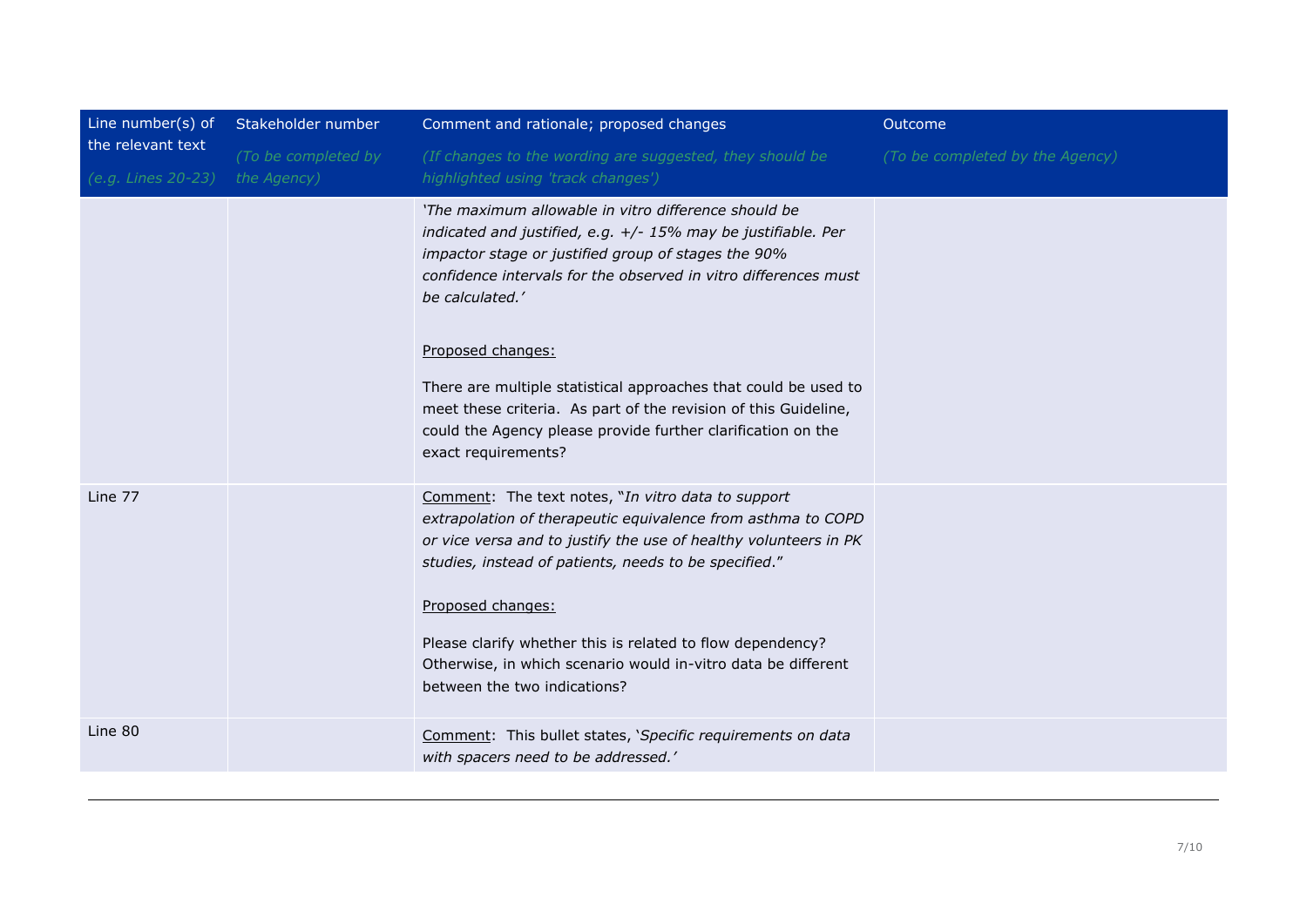| Line number(s) of                       | Stakeholder number                 | Comment and rationale; proposed changes                                                                                                                                                                                                                                                                                                       | Outcome                         |
|-----------------------------------------|------------------------------------|-----------------------------------------------------------------------------------------------------------------------------------------------------------------------------------------------------------------------------------------------------------------------------------------------------------------------------------------------|---------------------------------|
| the relevant text<br>(e.g. Lines 20-23) | (To be completed by<br>the Agency) | (If changes to the wording are suggested, they should be<br>highlighted using 'track changes')                                                                                                                                                                                                                                                | (To be completed by the Agency) |
|                                         |                                    | Proposed changes:<br>Please consider referring to General Chapter <1602> on<br>spacers and valved holding chambers that has recently<br>become official in the United States Pharmacopeia when<br>developing recommendations for the laboratory testing of<br>these devices. There is no equivalent chapter in the European<br>Pharmacopoeia. |                                 |
| Lines 84 - 85                           |                                    | Proposed changes:<br>In addressing the adequacy of using PK data to demonstrate<br>similar efficacy and safety without the need for additional<br>clinical data, it should be ensured there is clarity and detail<br>associated with molecule dependencies, e.g., solubility,<br>permeability.                                                |                                 |
| Lines 92-93                             |                                    | Comment: We would welcome guidance on alternative APSD<br>grouping methods (variable confidence limits based on the<br>reference product variability).                                                                                                                                                                                        |                                 |
| Lines 92-95                             |                                    | Comment: We welcome further guidance on correction factors<br>when demonstrating PK BE and the required IVIVC to support<br>the proposal. We agree that this is important to address and<br>both the elements of variability described need to be<br>considered for their impacts on patients.                                                |                                 |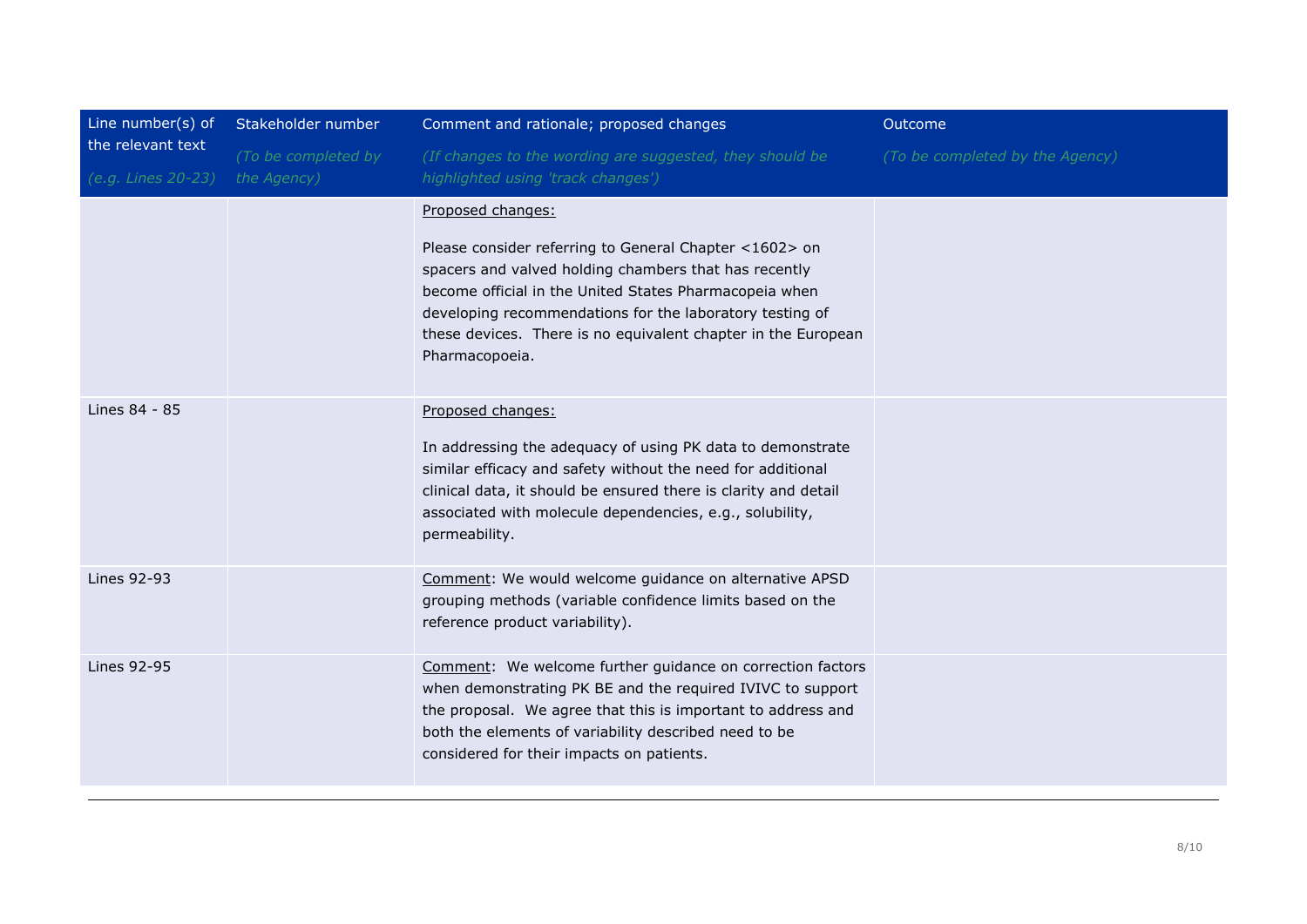| Line number( $s$ ) of                   | Stakeholder number                 | Comment and rationale; proposed changes                                                                                                                                                                                                                                                                                                                                                                                                                                                                                                                                                                                                                                                                                                                                                                                                                                                                                                                                                                                                                                                                                                                                                                                                                                                                                                                                    | Outcome                         |
|-----------------------------------------|------------------------------------|----------------------------------------------------------------------------------------------------------------------------------------------------------------------------------------------------------------------------------------------------------------------------------------------------------------------------------------------------------------------------------------------------------------------------------------------------------------------------------------------------------------------------------------------------------------------------------------------------------------------------------------------------------------------------------------------------------------------------------------------------------------------------------------------------------------------------------------------------------------------------------------------------------------------------------------------------------------------------------------------------------------------------------------------------------------------------------------------------------------------------------------------------------------------------------------------------------------------------------------------------------------------------------------------------------------------------------------------------------------------------|---------------------------------|
| the relevant text<br>(e.g. Lines 20-23) | (To be completed by<br>the Agency) | (If changes to the wording are suggested, they should be<br>highlighted using 'track changes')                                                                                                                                                                                                                                                                                                                                                                                                                                                                                                                                                                                                                                                                                                                                                                                                                                                                                                                                                                                                                                                                                                                                                                                                                                                                             | (To be completed by the Agency) |
|                                         |                                    | Proposed changes:<br>Variability in particle-size distribution between batches of the<br>reference product or within a single batch of a reference<br>product through their storage period should be justified on the<br>basis of batches used in the clinical program. Overall,<br>applying a correction factor implies there is a known<br>correlation between <i>in-vitro</i> and PK. The correlation between<br>these two variables is not established and may also be<br>impacted by other variables, e.g., device differences. Any<br>guidance must ensure the correlation factor is appropriately<br>established and takes into account variability from product to<br>product.<br>Please also consider the following points when addressing this<br>point in the updated guideline:<br>Please clarify if the IVIVC model relates PK outcome to<br>aerodynamic particle size distribution. The concept paper<br>currently states 'Particle Size Distribution'.<br>To include the acceptability of fine particle mass (FPM)<br>instead of (A)PSD if it is shown to be a good predictor of<br>PK outcome.<br>Please include guidance on how many batches of test and<br>/ or reference product would be acceptable for building the<br>IVIVC model in order for the model to be considered<br>reliable.<br>Please include guidance in the situation where there is no |                                 |